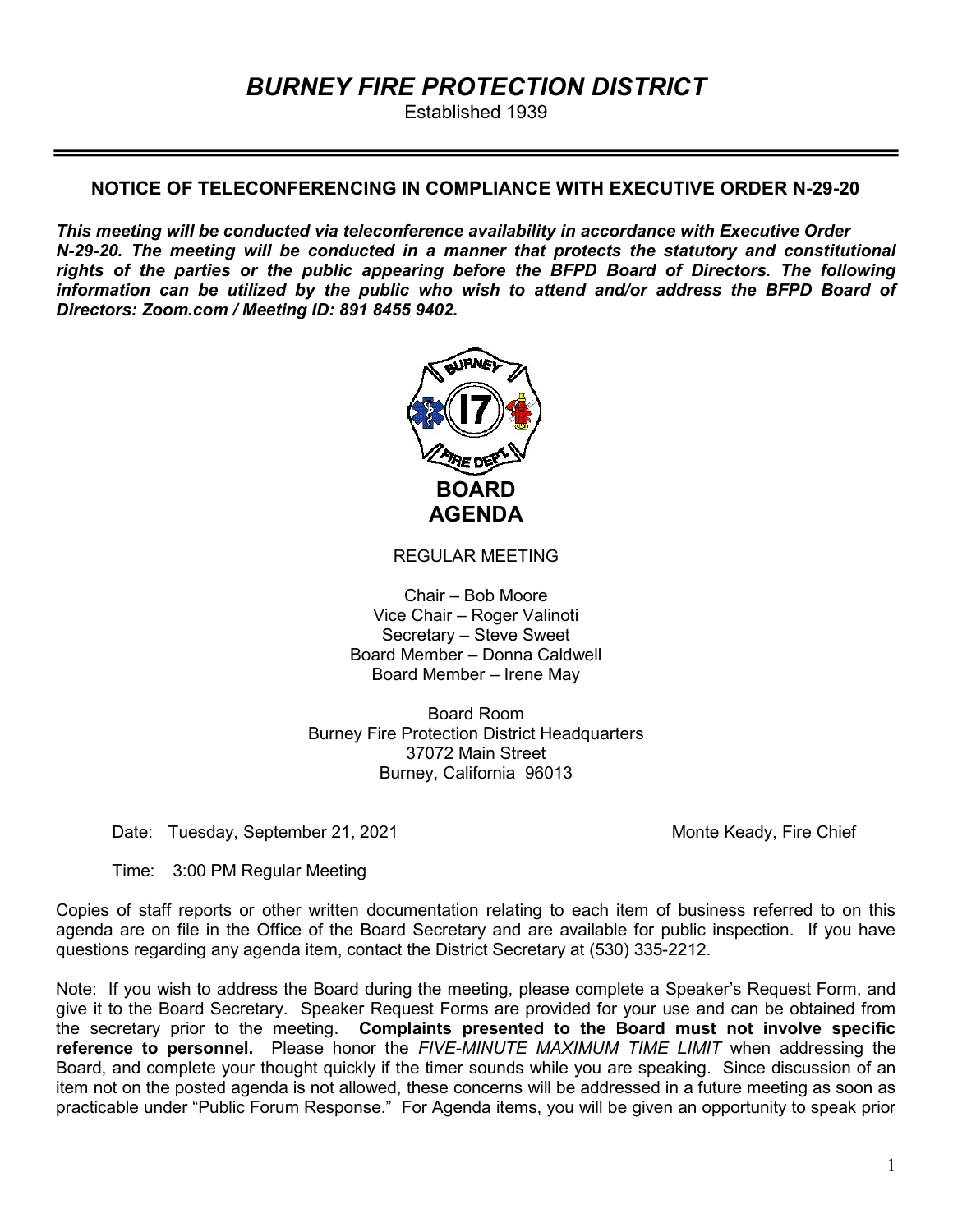to the Board completing its action. Please begin by stating your name and city of residence. If you wish to pass material to the Board, please hand it to the Board Secretary for distribution.

No boisterous conduct shall be permitted at any Board meeting. Persistence in boisterous conduct shall be grounds for summary termination, by the Chairperson, of the person's privilege of address.

No oral presentation shall include charges or complaints against any District employee, regardless of whether or not the employee is identified in the presentation by name or another reference, which tends to identify that employee. All charges or complaints against employees shall be submitted to the Board of Fire Commissioners under provisions contained in the Burney Fire Protection District Administrative Instruction. Willful disruption of any of the meetings of the Board of Fire Commissioners shall not be permitted. If the

Chairperson finds that there is, in fact, willful disruption of any meeting of the Board, he/she may order the room cleared and subsequently conduct the Board's business without the audience present except for duly accredited representatives of the news media, whom the Chairperson finds not to have participated in the disruption. After clearing the room, the Board may permit those persons, who in their opinion were not responsible for the willful disruption, to re-enter the meeting room.

## BURNEY FIRE PROTECTION DISTRICT Board of Fire Commissioners Tuesday, September 21, 2021 3:00 PM Regular Meeting

## **OPEN SESSION**

## 1. MEETING CALLED TO ORDER

Chair Moore

## 2. FLAG SALUTE

Chair Moore

## 3. ROLL CALL

Bob Moore Roger Valinoti Steve Sweet Donna Caldwell Irene May

## 4. AGENDA APPROVAL

## 5. ANNOUNCEMENTS

None.

## **6. PRESENTATIONS**

Wittman Enterprises Presentation